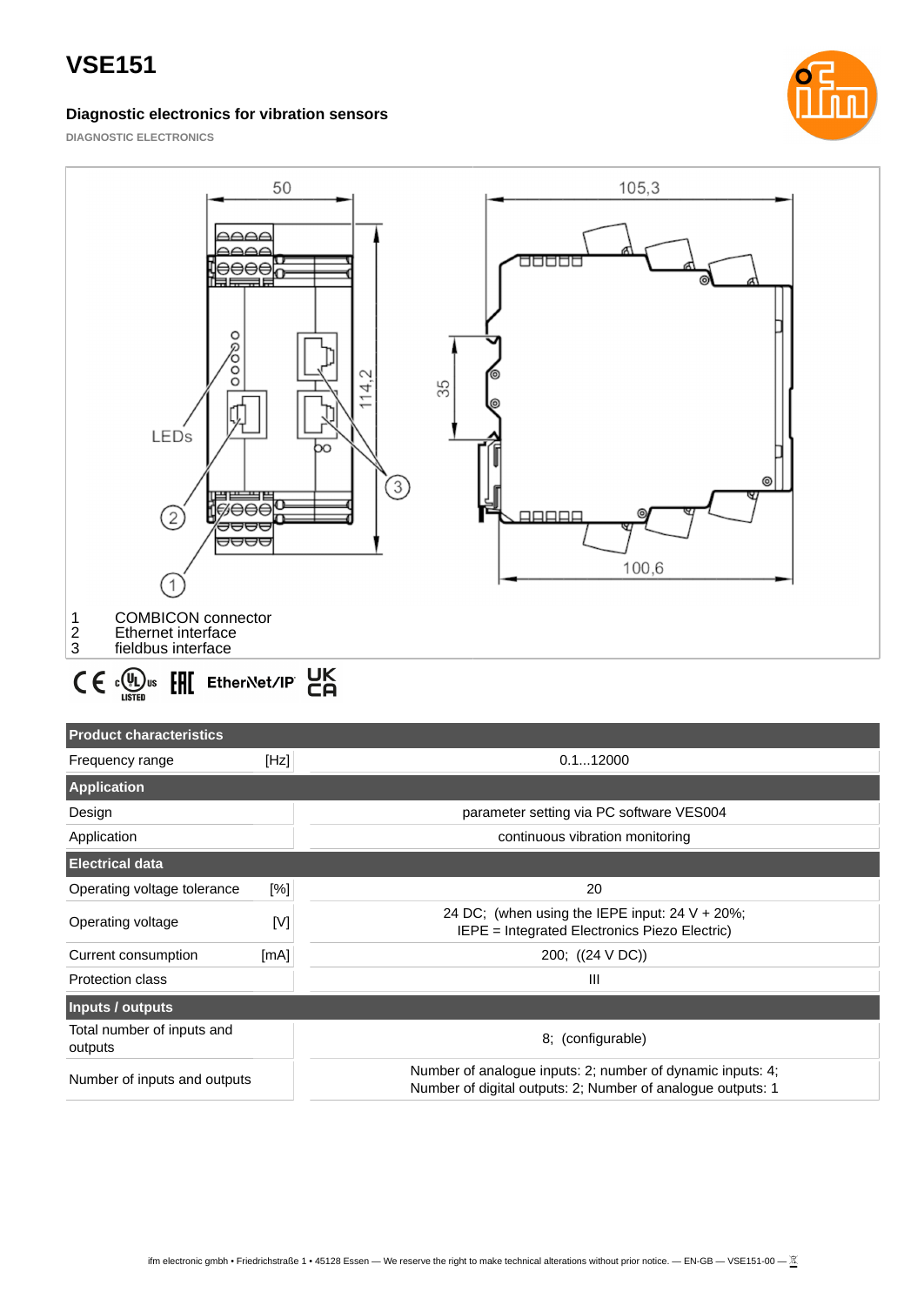### **Diagnostic electronics for vibration sensors**



**DIAGNOSTIC ELECTRONICS**

| <b>Inputs</b>                                      |                                   |                                                    |  |
|----------------------------------------------------|-----------------------------------|----------------------------------------------------|--|
| Total number of inputs                             |                                   | 6                                                  |  |
| Number of analogue inputs                          |                                   | 2                                                  |  |
| Analogue input (current)                           | [mA]                              | 420                                                |  |
| Resolution of analogue input                       |                                   | 12                                                 |  |
| Number of dynamic inputs                           |                                   | $\overline{4}$                                     |  |
| Dynamic input - signal                             |                                   | 010 mA / IEPE / 420 mA                             |  |
| Dynamic input - resolution                         | [bit]                             | 16                                                 |  |
| Dynamic input - frequency<br>range                 | [Hz]                              | 0, 112000                                          |  |
| Dynamic input - sampling rate                      |                                   | 100                                                |  |
|                                                    | [kSamples]                        |                                                    |  |
| <b>Outputs</b>                                     |                                   |                                                    |  |
| Total number of outputs                            |                                   | 2                                                  |  |
| Output signal                                      | switching signal; analogue signal |                                                    |  |
| <b>Electrical design</b>                           |                                   | <b>PNP</b>                                         |  |
| Number of digital outputs<br>2; (configurable)     |                                   |                                                    |  |
| Output function                                    |                                   | normally open / normally closed; (parameterisable) |  |
| Max. voltage drop switching<br>output DC           | [V]                               | $\overline{2}$                                     |  |
| Permanent current rating of<br>switching output DC | [mA]                              | 100                                                |  |
| Number of analogue outputs                         |                                   | 1; (configurable)                                  |  |
| Analogue current output                            | [mA]                              | 420                                                |  |
| Max. load                                          | $[\Omega]$                        | 500                                                |  |
| Short-circuit protection                           |                                   | yes                                                |  |
| Type of short-circuit<br>protection                |                                   | pulsed                                             |  |
| Overload protection                                |                                   | yes                                                |  |
| <b>Measuring/setting range</b>                     |                                   |                                                    |  |
| Frequency range                                    | [Hz]                              | 0.112000                                           |  |
| <b>Interfaces</b>                                  |                                   |                                                    |  |
| Communication interface                            |                                   | Ethernet                                           |  |
| Transmission rate                                  |                                   | 10 MBaud; 100 MBaud                                |  |
| Protocol                                           |                                   | EtherNet/IP                                        |  |
| <b>Operating conditions</b>                        |                                   |                                                    |  |
| Ambient temperature                                | [°C]                              | 060                                                |  |
| Storage temperature                                | $\rm [^\circ C]$                  | 060                                                |  |
| Protection                                         |                                   | IP 20                                              |  |
|                                                    |                                   |                                                    |  |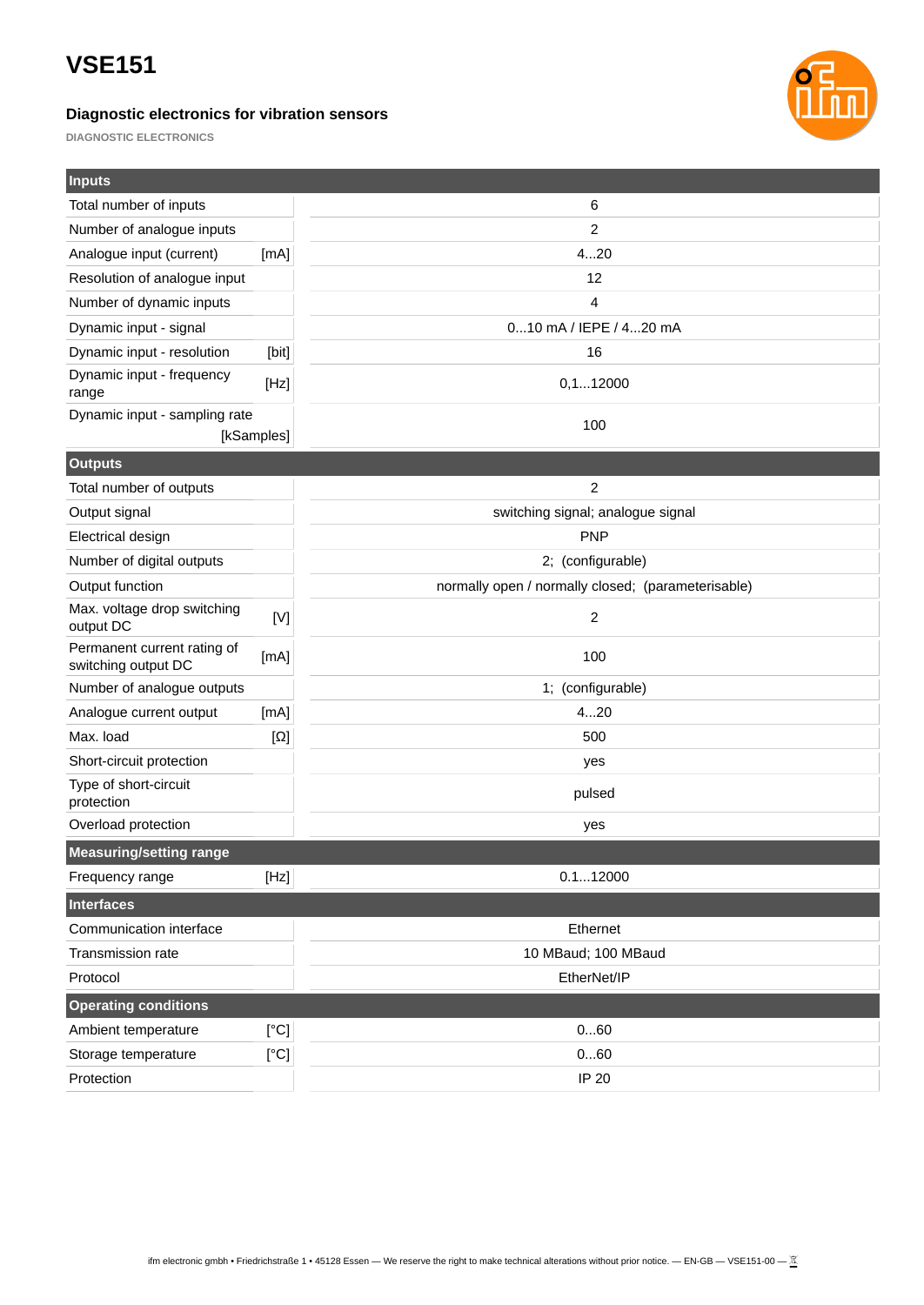### **Diagnostic electronics for vibration sensors**



**DIAGNOSTIC ELECTRONICS**

**Tests / approvals**

| <b>Tests / approvals</b> |         |                                                                     |                                              |  |
|--------------------------|---------|---------------------------------------------------------------------|----------------------------------------------|--|
|                          |         | EN 61000-4-2 ESD                                                    | 4 kV contact discharge / 15 kV air discharge |  |
| <b>EMC</b>               |         | EN 61000-4-3                                                        | 10 V/m (802700 MHz)                          |  |
|                          |         | EN 61000-4-4 Burst                                                  | 4 kV capacitive coupling probe, earthed      |  |
|                          |         | EN 61000-4-6                                                        | 10 V 0,1580 MHz                              |  |
|                          |         | EN 61000-6-4                                                        | industrial environments                      |  |
| <b>MTTF</b>              | [years] | 91                                                                  |                                              |  |
| UL approval              |         | Ta                                                                  | $060$ °C                                     |  |
|                          |         | Enclosure type                                                      | open Type                                    |  |
|                          |         | voltage supply                                                      | Limited Voltage/Current                      |  |
|                          |         | UL Approval no.                                                     | L001                                         |  |
| <b>Mechanical data</b>   |         |                                                                     |                                              |  |
| Weight                   | [g]     | 301                                                                 |                                              |  |
| Housing                  |         | plastic housing                                                     |                                              |  |
| Type of mounting         |         | rail; (TH35/EN60715)                                                |                                              |  |
| <b>Dimensions</b>        | [mm]    | 114.2 x 50 x 105.3                                                  |                                              |  |
| <b>Materials</b>         |         | PA                                                                  |                                              |  |
| Data memories            |         |                                                                     |                                              |  |
| Real-time clock          |         | yes;                                                                |                                              |  |
| <b>Accessories</b>       |         |                                                                     |                                              |  |
| Accessories (optional)   |         | cross-over Ethernet patch cable for the direct connection to the PC |                                              |  |
| <b>Remarks</b>           |         |                                                                     |                                              |  |
| Pack quantity<br>1 pcs.  |         |                                                                     |                                              |  |